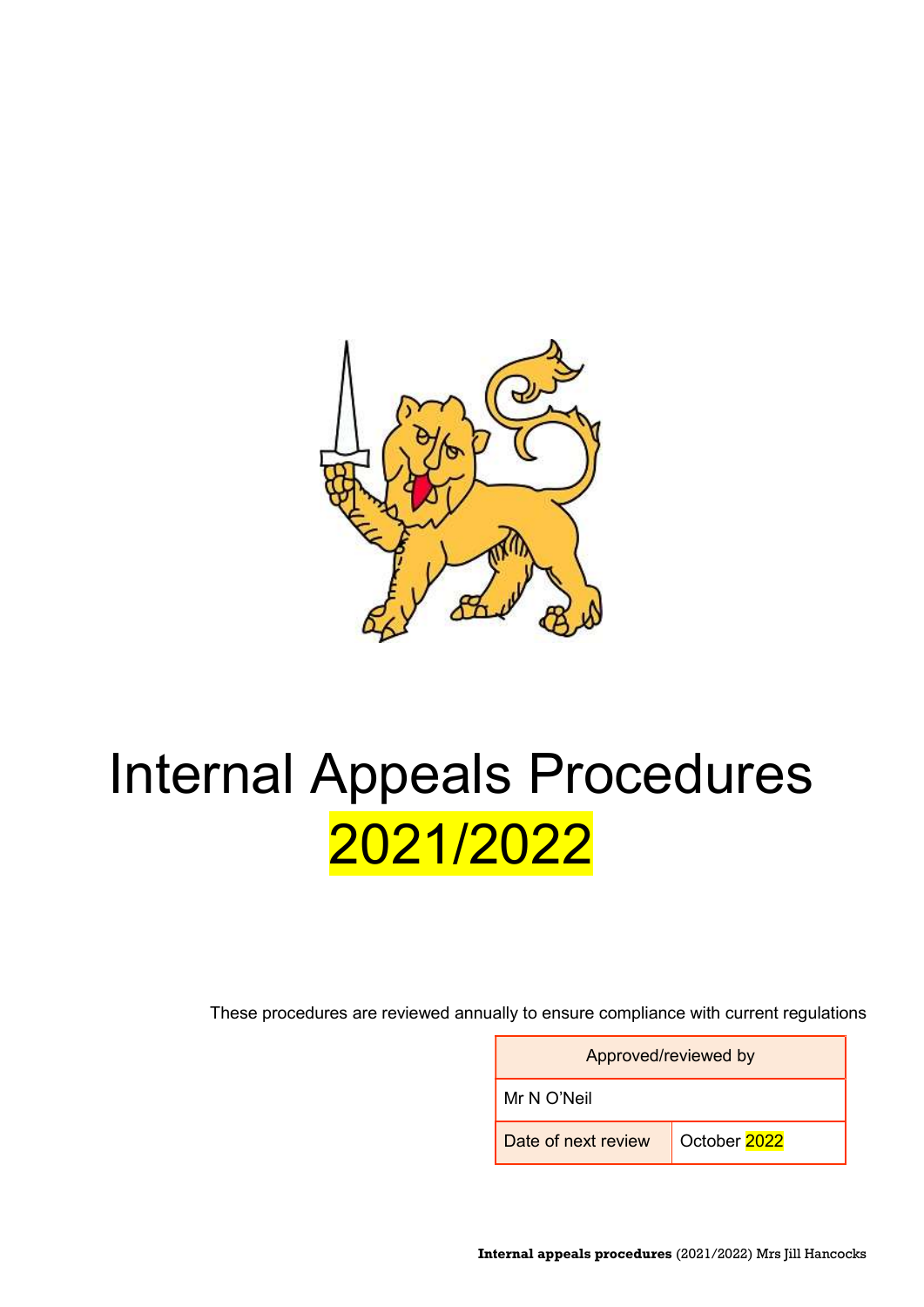## Key staff involved in internal appeals procedures

| <b>Role</b>              | Name(s)                   |  |
|--------------------------|---------------------------|--|
| Head of centre           | <b>Mr Simon Robertson</b> |  |
| $\mathsf{SLT}$ member(s) | Mr Nigel O'Neil           |  |
| Exams officer            | <b>Mrs Jill Hancocks</b>  |  |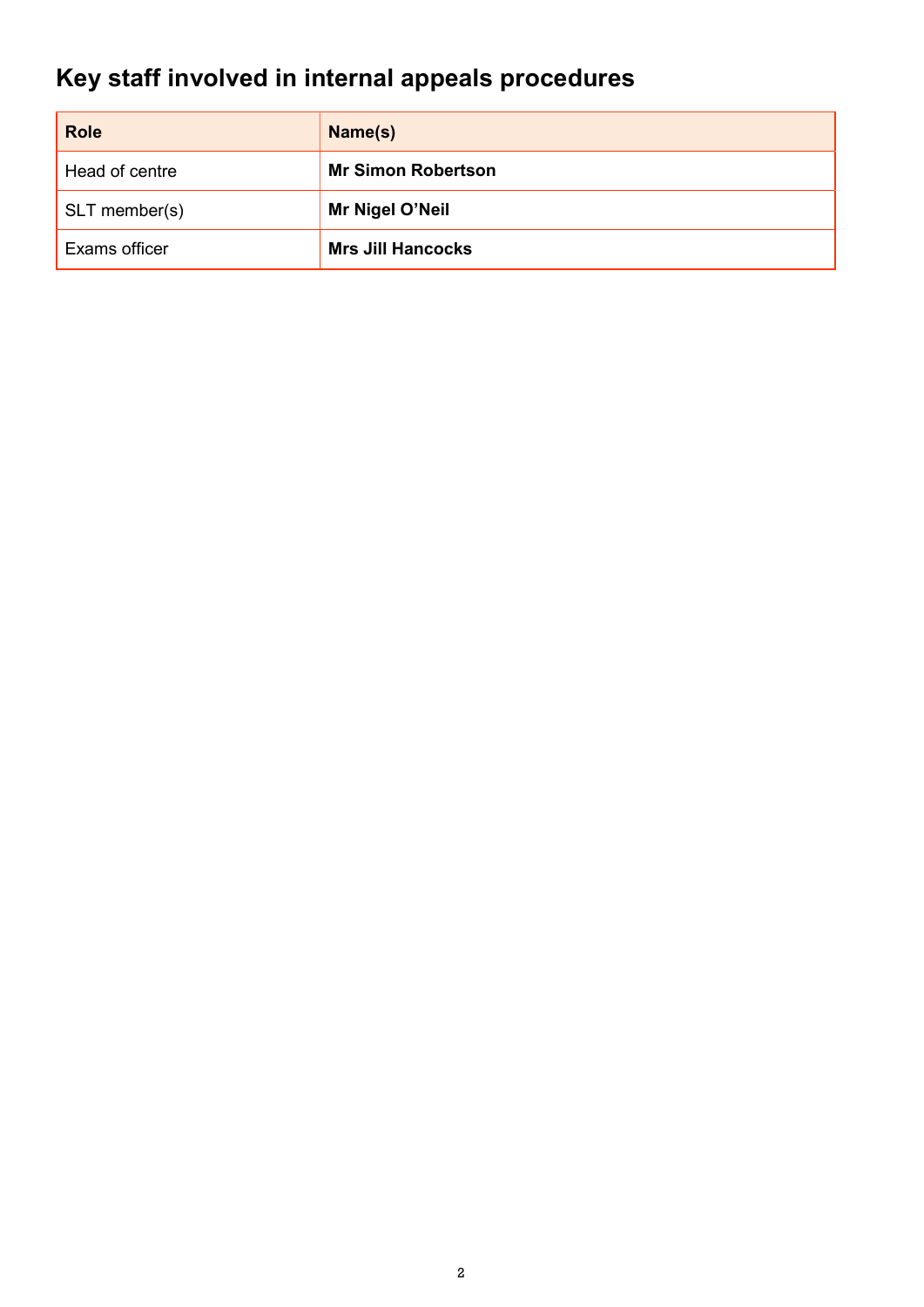## 1. Appeals against internal assessment decisions (centre assessed marks)

This procedure confirms Aylestone School's compliance with JCQ's General Regulations for Approved Centres 2021-2022 (section 5.7) that the centre will:

- have in place and be available for inspection purposes, a written internal appeals procedure relating to internal assessment decisions and to ensure that details of this procedure are communicated, made widely available and accessible to all candidates
- before submitting marks to the awarding body inform candidates of their centre assessed marks and allow a candidate to request a review of the centre's marking

Certain components of GCSE (GCSE non-examination assessments) and other qualifications that contribute to the final grade of the qualification are internally assessed (marked) by the centre. The marks awarded (the internal assessment decisions) are then submitted by the deadline set by the awarding body for external moderation.

| <b>Date</b> | Qualification | <b>Details</b>                      |
|-------------|---------------|-------------------------------------|
| 05/05/2022  | <b>GCSE</b>   | Food and Nutrition                  |
| 07/05/2022  | <b>GCSE</b>   | English Language Spoken Endorsement |
| 15/05/2022  | <b>GCSE</b>   | <b>Resistant Materials</b>          |
| 31/05/2022  | <b>GCSE</b>   | Art and Design                      |

#### Awarding Body Deadlines for the submission of marks

Aylestone School is committed to ensuring that whenever its staff mark candidates' work this is done fairly, consistently and in accordance with the awarding body's specification and subject-specific associated documents.

Aylestone School ensures that all centre staff follow a robust Non-examination assessment policy (for the management of GCSE non-examination assessments). This policy details all procedures relating to nonexamination assessments, including the marking and quality assurance processes/internal standardisation processes which relevant teaching staff are required to follow.

Candidates' work will be marked by staff who have appropriate knowledge, understanding and skill, and who have been trained in this activity. Aylestone School is committed to ensuring that work produced by candidates is authenticated in line with the requirements of the awarding body. Where a number of subject teachers are involved in marking candidates' work, internal moderation and standardisation will ensure consistency of marking.

On being informed of their centre assessed marks, if a candidate believes that the above procedures were not followed in relation to the marking of his/her work, or that the assessor has not properly applied the mark scheme to his/her marking, then he/she may make use of the appeals procedure below to consider whether to request a review of the centre's marking.

## Aylestone School will

1. ensure that candidates are informed of their centre assessed marks so that they may request a review of the centre's marking before marks are submitted to the awarding body.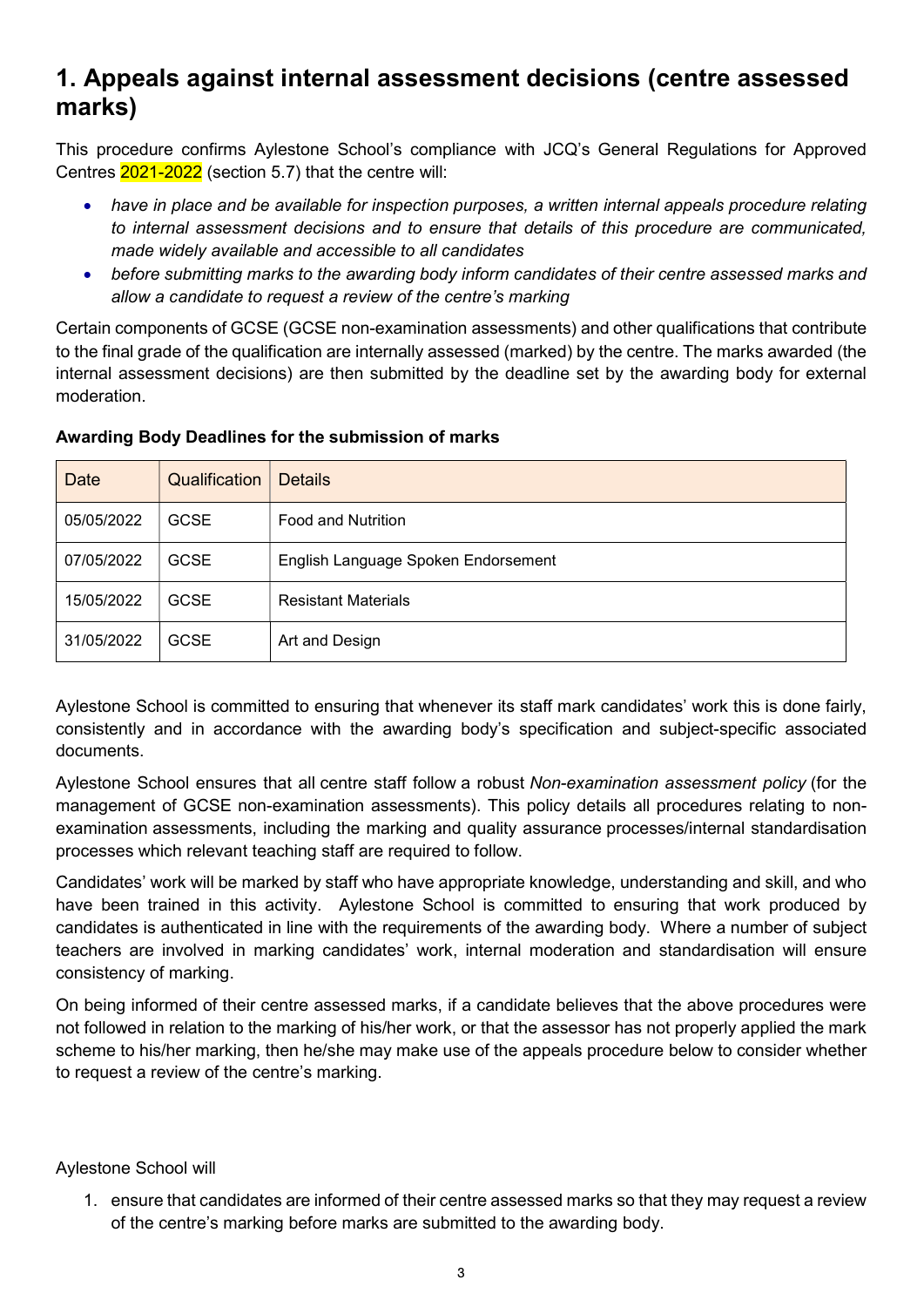- 2. inform candidates that they will need to explain on what grounds they wish to request a review of an internally assessed mark as a review will only focus on the quality of their work in meeting the published assessment criteria
- 3. inform candidates that they may request copies of materials (for example, a copy of their marked work, the relevant specification, the mark scheme and any other associated subject-specific documents) to assist them in considering whether to request a review of the centre's marking of the assessment.
- 4. having received a request for copies of materials, promptly make them available to the candidate (or for some marked assessment materials, such as art work and recordings, inform the candidate that these will be shared under supervised conditions) within 2 working days.
- 5. inform candidates they will not be allowed access to original assessment material unless supervised
- 6. provide candidates with sufficient time in order to allow them to review copies of materials and reach a decision, informing candidates that if their decision is to request a review they will need to explain what they believe the issue to be
- 7. provide a clear deadline for candidates to submit a request for a review of the centre's marking. Requests will not be accepted after this deadline. Requests must be made in writing on the Internal Appeals form within 2 working days of receiving copies of the requested materials.
- 8. allow 5 working days for the review to be carried out, to make any necessary changes to marks and to inform the candidate of the outcome, all before the awarding body's deadline for the submission of marks.
- 9. ensure that the review of marking is carried out by an assessor who has appropriate competence, has had no previous involvement in the assessment of that candidate and has no personal interest in the review.
- 10. instruct the reviewer to ensure that the candidate's mark is consistent with the standard set by the centre.
- 11. inform the candidate in writing of the outcome of the review of the centre's marking.

The outcome of the review of the centre's marking will be made known to the head of centre. A written record of the review will be kept and made available to the awarding body upon request.

The moderation process carried out by the awarding bodies may result in a mark change, either upwards or downwards, even after an internal review. The internal review process is in place to ensure consistency of marking within the centre, whereas moderation by the awarding body ensures that centre marking is line with national standards. The mark submitted to the awarding body is subject to change and should therefore be considered provisional.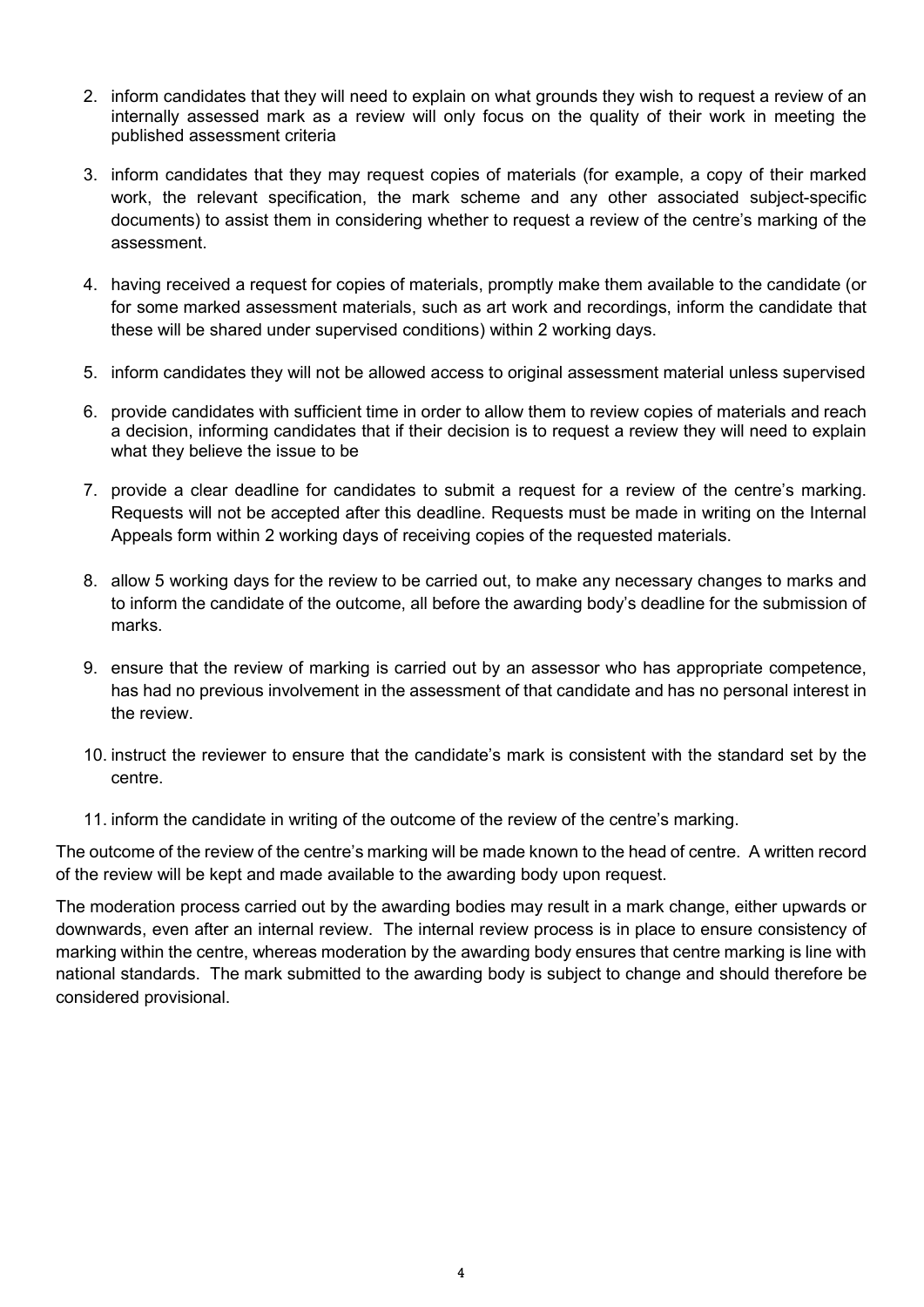## 2. Appeals against the centre's decision not to support a clerical check, a review of marking, a review of moderation or an appeal

This procedure confirms Aylestone School's compliance with JCQ's General Regulations for Approved Centres 2021-2022 (section 5.13) that the centre will:

 have available for inspection purposes and draw to the attention of candidates and their parents/carers, a written internal appeals procedure to manage disputes when a candidate disagrees with a centre decision not to support a clerical re-check, a review of marking, a review of moderation or an appeal

Following the issue of results, awarding bodies make post-results services available. Full details of these services, internal deadlines for requesting a service and fees charged are provided by the exams officer on results day.

Candidates are given a handbook containing all exam related information before they sit any exams, this includes details of where to find post-results services and also advises on the accessibility of senior members of centre staff immediately after the publication of results

If the centre or a candidate (or his/her parent/carer) has a concern and believes a result may not be accurate, post-results services may be considered.

The JCQ post-results services currently available are detailed below.

## Reviews of Results (RoRs):

- Service 1 (Clerical re-check)
	- This is the only service that can be requested for objective tests (multiple choice tests)
- Service 2 (Review of marking)
- Priority Service 2 (Review of marking) This service is only available for some GCSEs
- Service 3 (Review of moderation) This service is not available to an individual candidate

## Access to Scripts (ATS):

- Copies of scripts to support reviews of marking
- copies of scripts to support teaching and learning

Where a concern is expressed that a particular result may not be accurate, the centre will look at the marks awarded for each component part of the qualification alongside any mark schemes, relevant result reports, grade boundary information etc. when made available by the awarding body to determine if the centre supports any concerns.

For written components that contributed to the final result, the centre will:

- 1. Consider accessing the script by:
	- a) (where the service is made available by the awarding body) requesting a priority copy of the candidate's script to support a review of marking by the awarding body deadline or
	- b) (where the option is made available by the awarding body) viewing the candidate's marked script online to consider if requesting a review of marking is appropriate
- 2. Collect informed written consent/permission from the candidate to access his/her script
- 3. On access to the script, consider if it is felt that the agreed mark scheme has been applied correctly in the original marking and if the centre considers there are any errors in the marking
- 4. Support a request for the appropriate RoR service (clerical re-check or review of marking) if any error is identified.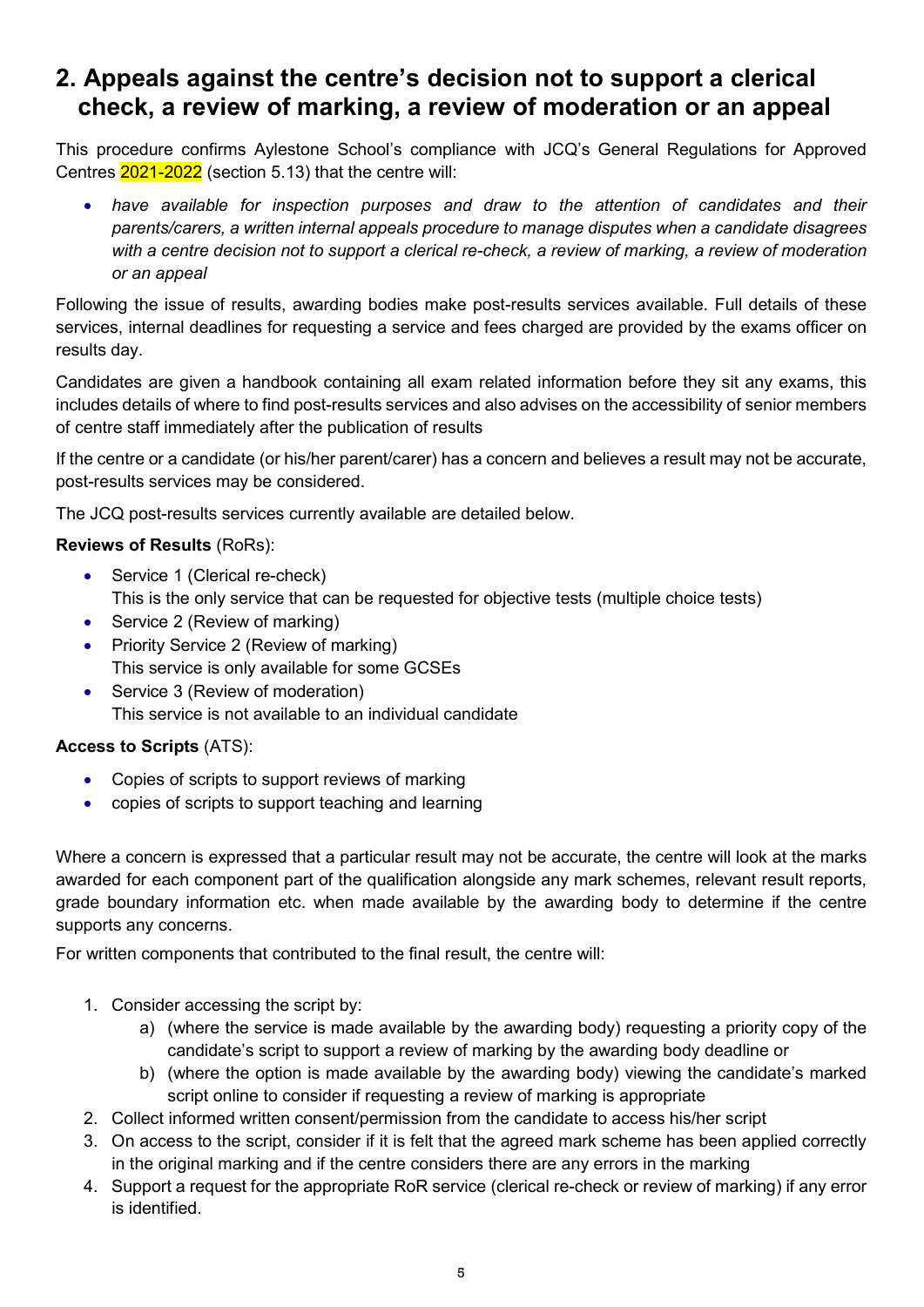5. Collect informed written consent from the candidate to request the RoR service before the request is submitted

Written candidate consent (informed consent via candidate email is acceptable) is required in all cases before a request for a RoR service 1 or 2 (including priority service 2) is submitted to the awarding body. Consent is required to confirm the candidate understands that the final subject grade and/or mark awarded following a clerical re-check or a review of marking, and any subsequent appeal, may be lower than, higher than, or the same as the result which was originally awarded. Candidate consent must only be collected after the publication of results.

For any moderated components that contributed to the final result, the centre will:

- Confirm that a review of moderation cannot be undertaken on the work of an individual candidate or the work of candidates not in the original sample submitted for moderation
- Consult the moderator's report/feedback to identify any issues raised
- Determine if the centre's internally assessed marks have been accepted without change by the awarding body – if this is the case, a RoR service 3 (Review of moderation) will not be available
- Determine if there are any grounds to submit a request for a review of moderation for the work of candidates in the original sample

Where a candidate disagrees with a centre decision not to support a clerical re-check, a review of marking or a review of moderation, the centre will:

- For a review of marking (RoR priority service 2), advise the candidate he/she may request the review by providing informed written consent (and the required fee) for this service to the centre by the deadline set by the centre
- For a review of marking (RoR service 1 or 2), first advise the candidate to access his/her script to support a review of marking by providing written permission for the centre to access the script (and any required fee) for this service to the centre to submit this request
- After accessing the script to consider the marking, inform the candidate that if a request for a review of marking (RoR service 1 or 2) is required, this must be submitted by the deadline set by the centre by providing informed written consent (and the required fee) for this service to the centre to submit this request
- Inform the candidate that a review of moderation (RoR service 3) cannot be requested for the work of an individual candidate or the work of a candidate not in the original sample

If the candidate (or his/her parent/carer) believes there are grounds to appeal against the centre's decision not to support a review of results, an internal appeal can be submitted to the centre by completing the internal appeals form at least 5 working days prior to the internal deadline for submitting a request for a review of results.

The appellant will be informed of the outcome of his/her appeal before the internal deadline for submitting a RoR

Following the RoR outcome, an external appeals process is available if the head of centre remains dissatisfied with the outcome and believes there are grounds for appeal. The JCQ publications Post-Results Services and JCQ Appeals Booklet (A guide to the awarding bodies' appeals processes) will be consulted to determine the acceptable grounds for a preliminary appeal.

Where the head of centre is satisfied after receiving the RoR outcome, but the candidate (or his/her parent/carer) believes there are grounds for a preliminary appeal to the awarding body, a further internal appeal may be made to the head of centre. Following this, the head of centre's decision as to whether to proceed with a preliminary appeal will be based upon the acceptable grounds as detailed in the JCQ Appeals Booklet. Candidates or parents/carers are not permitted to make direct representations to an awarding body.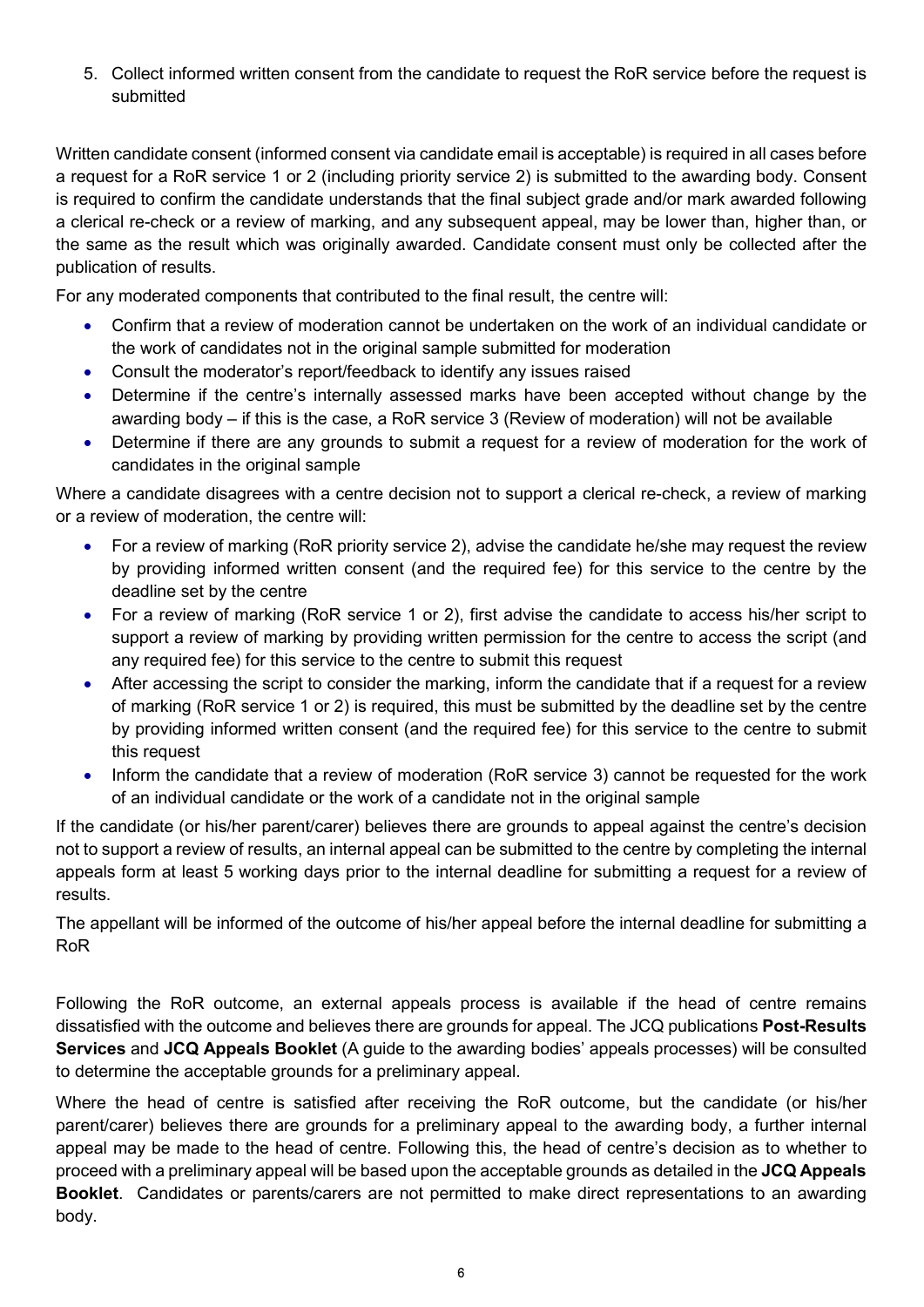The internal appeals form should be completed and submitted to the centre within 5 working days of the notification of the outcome of the RoR. Subject to the head of centre's decision, this will allow the centre to process the preliminary appeal and submit to the awarding body within the required 30 calendar days of receiving the outcome of the review of results process. Awarding body fees which may be charged for the preliminary appeal must be paid to the centre by the appellant before the preliminary appeal is submitted to the awarding body (fees are available from the exams officer). If the appeal is upheld by the awarding body, this fee will be refunded by the awarding body and repaid to the appellant by the centre.